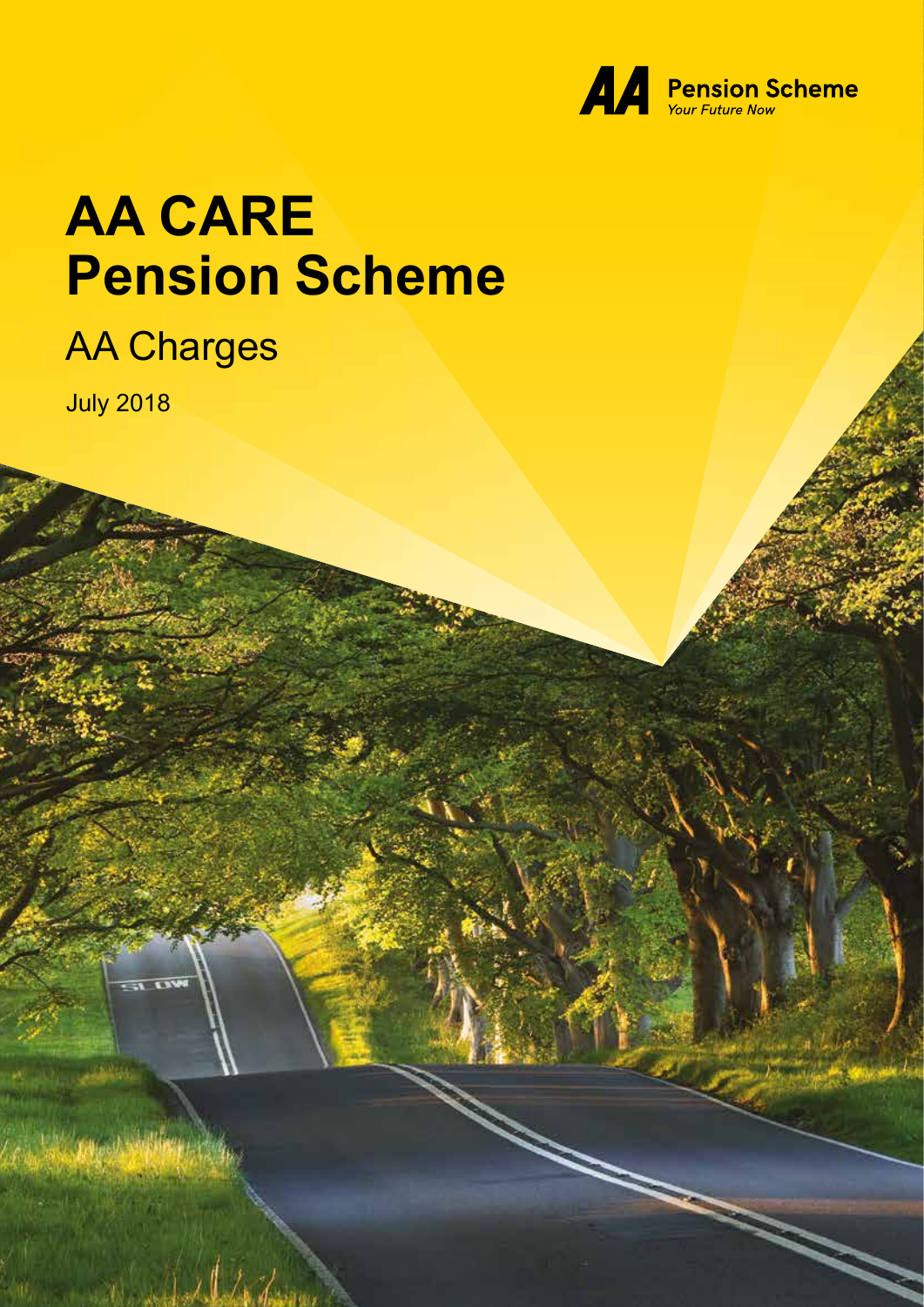### **RETIREMENT**

An active CARE member and an active CARE member with a deferred Final Salary pension as at 30 June 2017 can request one retirement quotation in a 12 month period. If a further quotation is requested in the same period a charge of £110 plus VAT would be made to the member.

A deferred member can request two retirement quotations in a 12 month period. If a further quotation is requested in the same period a charge of £110 plus VAT would be made to the member.

## **TRANSFERS**

A member can request one transfer quotation in a 12 month period. If a further quotation is requested in the same period a charge of £500 plus VAT would be made to the member.

### **DIVORCE**

Charges to provide information before a valid order is received

#### **Information stage**

Please note that no charges will be made under this section where the information to be provided is covered under the disclosure regulations.

| <b>Item</b>                                                                                                                                                               | <b>Charge</b> |
|---------------------------------------------------------------------------------------------------------------------------------------------------------------------------|---------------|
| 1. Compiling standard packs of information to send out,<br>including obtaining authority from member / ex-spouse.                                                         | £250 plus VAT |
| 2. In addition to the charge in 1 above there is an additional<br>charge where member is a pensioner.                                                                     | £750 plus VAT |
| 3. In addition to the charge in 1 above and where applicable<br>2 above there is an additional charge where special<br>transfer calculation required for Scottish Courts. | £650 plus VAT |
| 4. Charge where transfer value already provided in previous<br>12 months. In addition, the charges set out in 1 above and<br>if applicable 2 and 3 above may also apply.  | £300 plus VAT |

#### **Queries stage**

| <b>Charge</b>                                                                                                                                                                                                                                                                                                                                           |
|---------------------------------------------------------------------------------------------------------------------------------------------------------------------------------------------------------------------------------------------------------------------------------------------------------------------------------------------------------|
| No charge will be made if covered under<br>disclosure regulations. If this is not the case then<br>the charge will be £100 plus VAT per query raised<br>/ answered by the scheme, reduced to £50 plus<br>VAT for second or more queries raised at the<br>same time. Chasers and reminders issued by the<br>scheme will be charged at £50 plus VAT each. |
| £250 plus VAT                                                                                                                                                                                                                                                                                                                                           |
|                                                                                                                                                                                                                                                                                                                                                         |

### **www.AApensions.com**